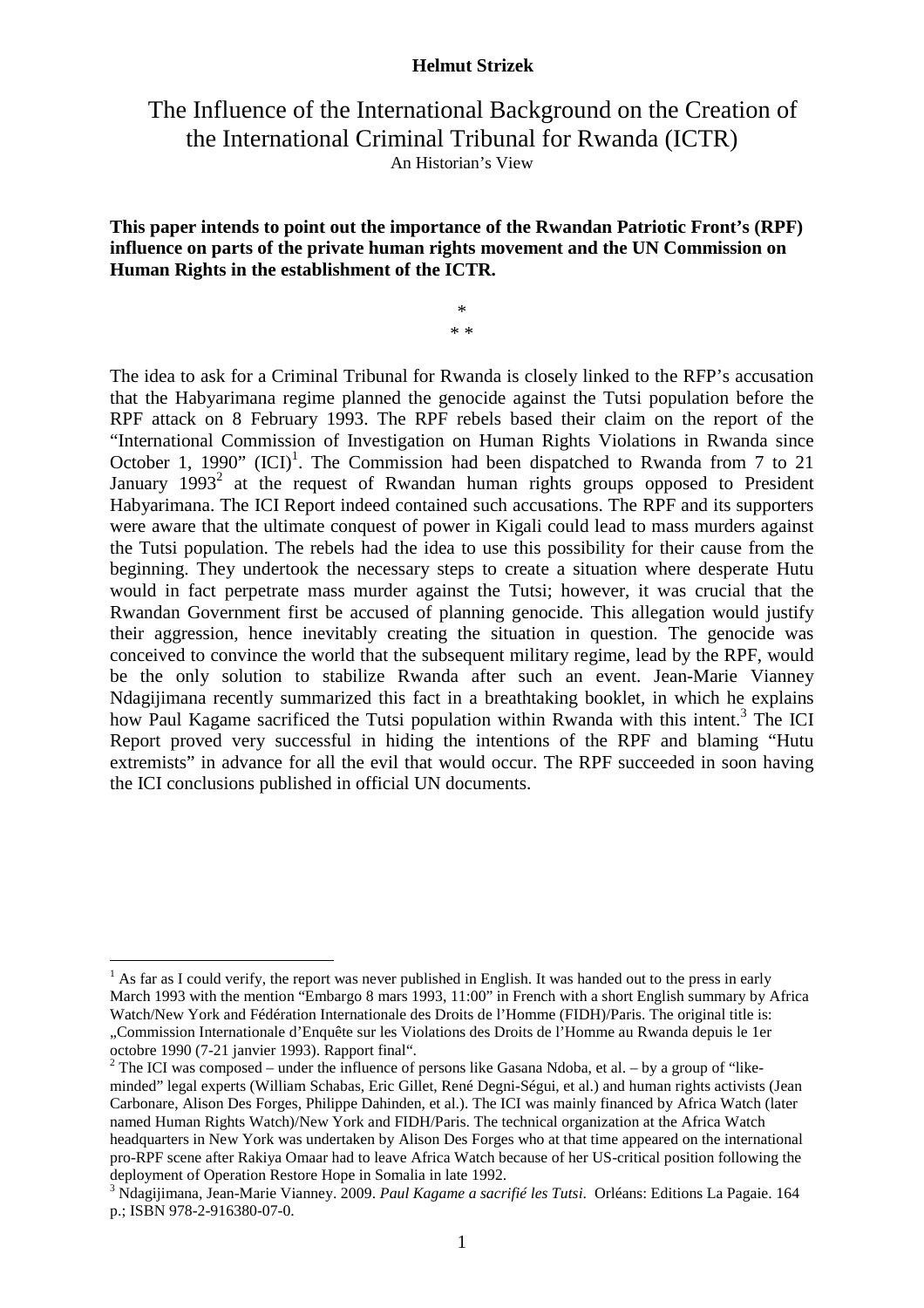## The Influence of the International Background on the Creation of the International Criminal Tribunal for Rwanda (ICTR) An Historian's View

## **The ICI Report**

 $\overline{a}$ 

Historically the first persons to use the word "genocide" in connection with the Rwandan Government were Canadian law professor William Schabas and French human rights activist Jean Carbonare, both members of the ICI. On 22 January 1993 in a press statement published in Paris after returning from Kigali, they accused President Habyarimana of having already committed genocide against the Tutsi under the pretext of the RPF war launched on 1 October 1990. In a television broadcast with Bruno Masure on 28 January 1993, Jean Carbonare was given the opportunity to repeat the accusation to an audience of millions.<sup>4</sup>

The RPF took the accusations of Carbonare, Schabas et al. as a pretext for breaking the existing ceasefire and launching the long-since planned resumption of the war on 8 February 1993. Officially, the ICI waited until the end of the RPF aggression in February 1993 before publishing its final report on 8 March 1993. As in the meantime the whole world had become aware of the thousands of victims of this RPF aggression and the resulting one million displaced Hutu in the country, the organizers of the ICI were more cautious on the question of genocide.

The ICI made the Rwandan state responsible for almost 2,000 Tutsi victims since October 1990 and stated under the heading, "The question of genocide", in chapter 4 that some legal experts believe that this number does not suffice to qualify these massacres as genocide. However, ultimately the authors suggest this conclusion by affirming that the victims were killed because they were part of a "specific group" mentioned as condition in the Genocide Convention of  $1948$ <sup>5</sup>

Apart from the political effect achieved by sustainably discrediting President Habyarimana, the ICI also achieved the planned effects of the Belgian Government terminating its cooperation with the Rwandan Government. After the publication of the ICI Report some governments established arms embargos against the Rwandan state.

The ICI Report is based mainly on the videotaped testimony of a certain Janvier Afrika. He affirms that the Habyarimana family was behind a killer gang named "Escadrons de la mort". He even affirmed to have been present at a meeting presided by Habyarimana preparing the killings.<sup>6</sup>

<sup>&</sup>lt;sup>4</sup> In a Dailymotion clip this broadcast is dated 24 January 1993; however, Pierre Péan speaks of 28 January 1993. 5 In the ICI Report written in French this part reads: *"Certains juristes estiment que le nombre de tués est un* 

*élément d'importance pour que l'on puisse parler de génocide. Les chiffres que nous avons cités, certes considérables pour le Rwanda, pourraient, aux yeux de ces juristes, rester en deça du seuil juridique requis. La Commission estime que, quoi qu'il en soit des qualifications juridiques, la réalité est tragiquement identique: de nombreux Tutsis, pour la seule raison qu'ils appartiennent à ce groupe, sont morts, disparus ou gravement blessés et mutiliés."*

<sup>6</sup> Excerpt from the Commission's Report of 8 March 1993: *"Outre ces preuves qui ressortissent des événements eux-mêmes et dès témoins oculaires, il y a encore le témoignage présenté par quelqu'un qui a, a-t-il dit, participé à des réunions pour organiser ces massacres. Le journaliste Janvier Afrika a travaillé comme agent du Service Central de Renseignement jusqu'au début de la guerre; après quoi il a travaillé directement pour la Présidence. Il affirme qu'il a assisté à des réunions du groupe connu sous le nom d'Escadron de la Mort. Il dit qu'il se souvient d'une réunion qui s'est tenue à 2 heures du matin en janvier 1991 avant la prise de la ville de Ruhengeri. Participaient à cette réunion Joseph Nzirorera (alors Ministre des Mines et de l'Artisanat), Charles Nzabagerageza (alors préfet de Ruhengeri), Côme Bizimungu (alors préfet de Gisenyi) et Casimir Bizimungu (alors Ministre des Affaires Etrangères). Après la libération de la ville, ils ont décidé de tuer les Bagogwe."*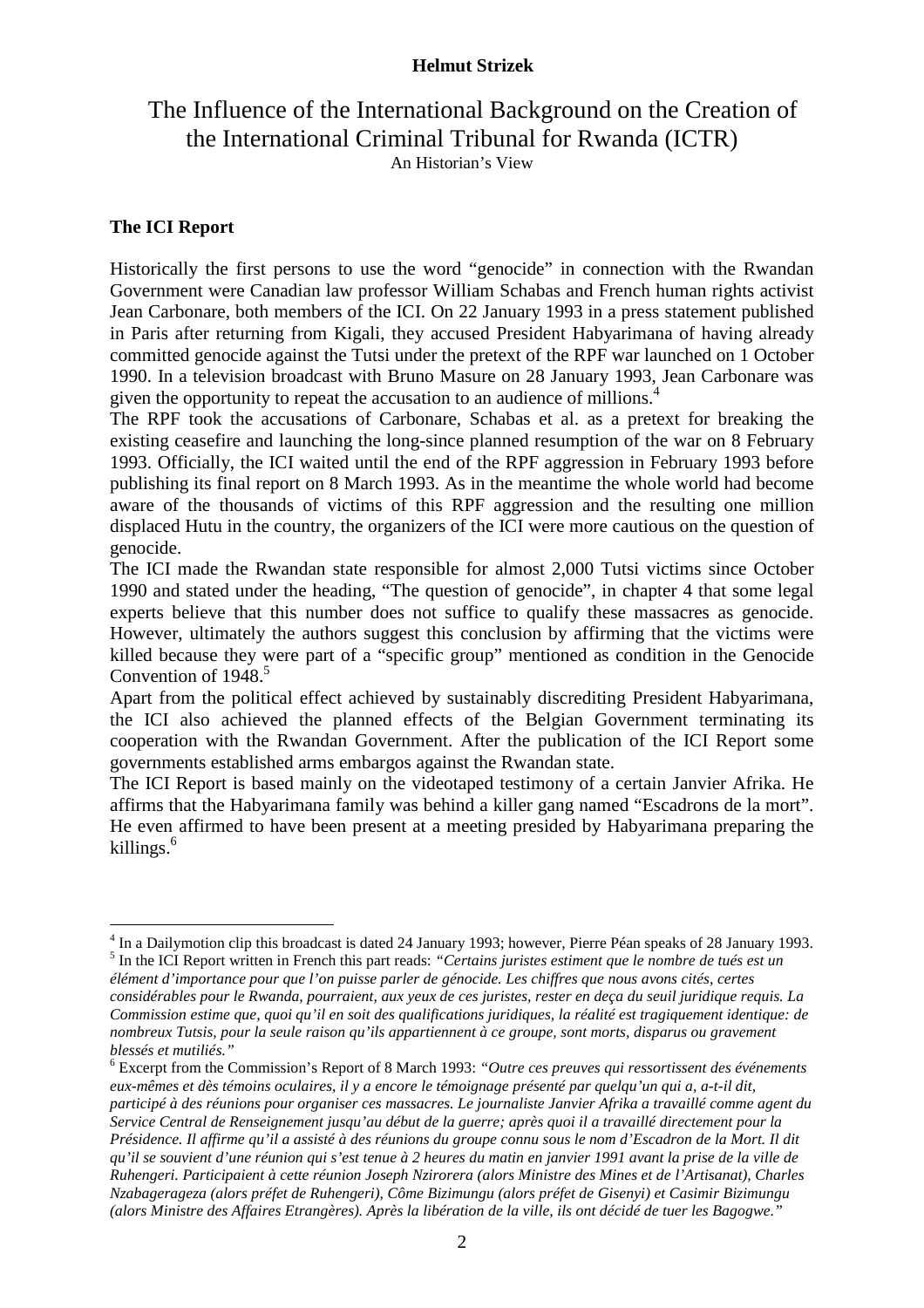# The Influence of the International Background on the Creation of the International Criminal Tribunal for Rwanda (ICTR)

An Historian's View

As Janvier Afrika admitted in an open letter to the Security Council on 14 November 1994<sup>7</sup> that he was at the time an agent of the RPF, the credibility of this witness has been destroyed.<sup>8</sup> Pierre Péan, as well as others such as Ferdinand Nahimana, have in the meantime proven that Janvier Afrika was in fact lying. Colonel Michel Robardey helped as Adviser to the Rwandan Gendarmerie to prove that Janvier Afrika had never "attended the meetings he described".<sup>9</sup> A Rwandan governmental commission led by the former Minister of Economy Mathieu Ngirira refuted – without being heard – the accusations contained in the report of the ICI. Robin Philpot already provided the most important hints in  $2003<sup>10</sup>$  that the ICI was an invention of the RPF and that Jean Carbonare was an "RPF submarine" in the commission. Filip Reyntjens, who participated in the preparation of the ICI, finally did not take part in the mission because of the role played by Gasana Ndoba by infiltrating Jean Carbonare into the group of "investigators".<sup>11</sup>

Besides the case of Janvier Afrika, it is also proven that the accusation that the Mayor of Kinigi, Thaddée Gasana, organized anti-Tutsi massacres in 1991 is not founded. On the contrary, when he was filmed shocked by the skeletons he saw behind the communal office, he did not plead guilty, but was distressed by the memory of what had really happened in January 1991. The victims identified as Tutsi were in fact Hutu, who had been killed by the RPF in its attack in the Ruhengeri region in January 1991. In order to prevent Thaddée Gasana from testifying against Carbonare and others, the RPF killed him when the war resumed on 8 February 1993, just some days after the appearance of Jean Carbonare on French television and long before the publication of the written report on 8 March 1993.<sup>12</sup> The ICI Report lays down the entire strategy on how the RFP would construct its future media campaign to affirm that genocide was planned long before it really happened. Those who conceived the ICI were quite aware of the usefulness in disposing of documents, proving that the genocide was planned in advance. The ICI Report should, to a certain extent, play the role of the Wannsee Protocols of 20 January 1942, in which the German Government's plans for

genocide are proven in an irrefutable way.

 7 Letter reproduced in: Péan, Pierre, Noires fureurs, blancs menteurs, Paris 2005, pp.528-534.

 $8$  I admit that I do not understand how Filip Reyntjens, who was the first to meet Janvier Afrika in prison some weeks before the Commission came to Rwanda and who recommended to the Commission to see him, still maintains that Afrika's information is credible. On 14 May 2007 he wrote in a communication to the Forum DHR: *"Les constats faits en septembre 1992 l'ont été après une enquête assez brève (2 semaines) mais sérieuse. Les données recueillies à Kigali ont été recoupées avec celle du terrain dans le Bugesera. Afrika n'était pas la seule source, puisqu'il y avait en outre plusieurs politiciens (du MRND) et des officiers supérieurs. Ce n'est pas en m'appelant gratuitement "blanc menteur" que vous me convaincrez que ces constats étaient faux. Au contraire, je crois qu'ils étaient vrais et ils ont par la suite été confirmés par des événements survenus ultérieurement."*

<sup>&</sup>lt;sup>9</sup> Personal communication of Michel Robardey.

<sup>&</sup>lt;sup>10</sup> See Philpot, Robin. 2003. Ça ne s'est pas passé comme ça à Kigali. Montréal, Québec: Editions Les Intouchables. 224 p. ISBN 2-89549-097-X. The English translation of the book titled "Colonialism dies hard" is published online at: http://www.taylor-report.com/Rwanda\_1994/

<sup>&</sup>lt;sup>11</sup> See F. Reyntjens, *Les risques du métier*, Paris, 2009, p. 69. Despite the recognized RPF-bias of the ICI, Reyntjens maintains that the result of the Commission is "globally reliable" ("dans son ensemble fiable"). As evidence Reyntjens puts forward the fact that Bacre Waly Ndiaye in his report of 11 August 1993 extensively quotes the ICI report and gives him credibility. However, this paper will later show that the report was merely a copy of the ICI findings.

<sup>&</sup>lt;sup>12</sup> The Kinigi case and the fate of Thaddée Gasana has been described in detail by Ferdinand Nahimana in his book Rwanda. *Les virages ratés,* Lille 2007, pages 163-169.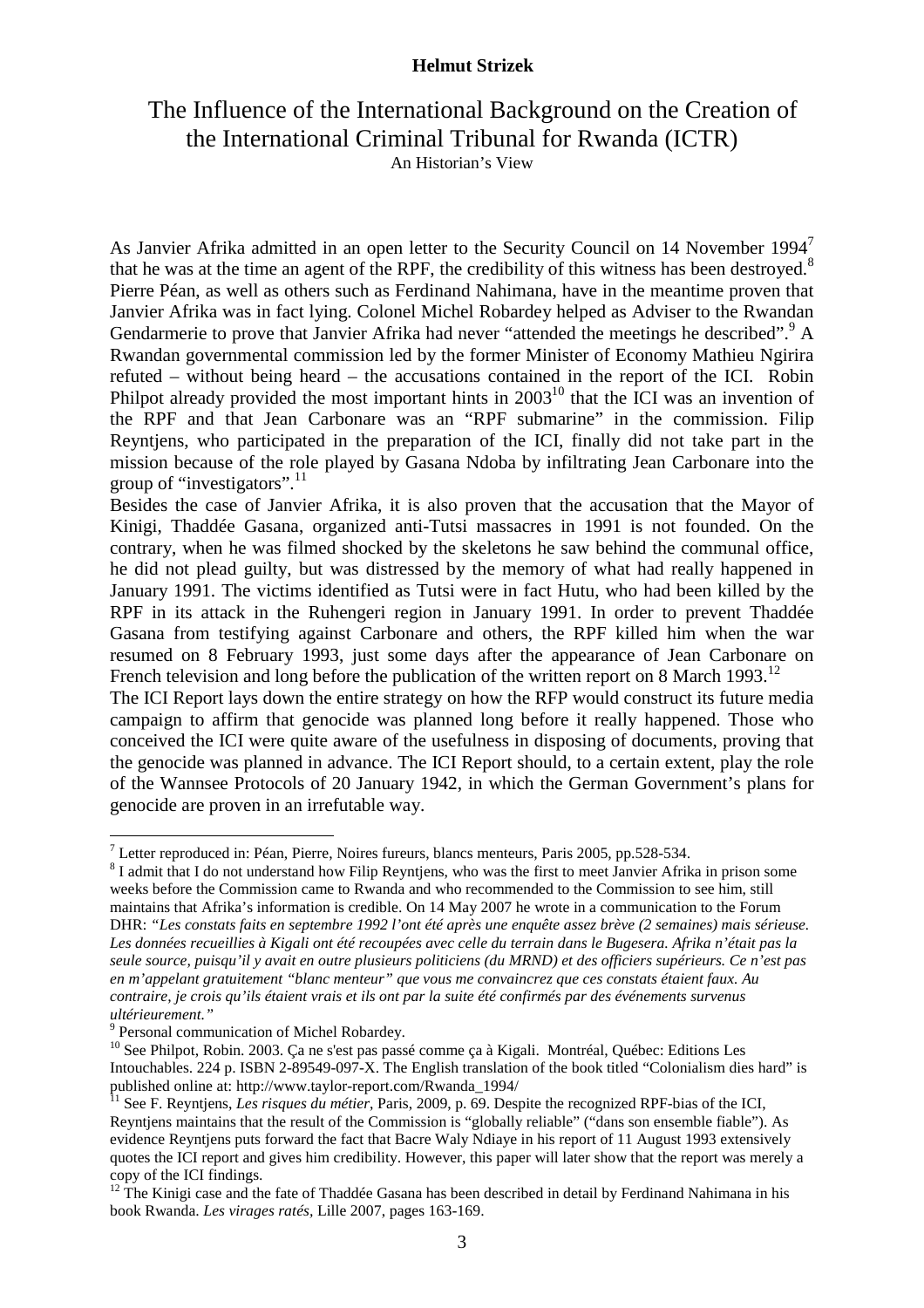## The Influence of the International Background on the Creation of the International Criminal Tribunal for Rwanda (ICTR) An Historian's View

And indeed, the ICI Report was presented by the prosecutor of the ICTR and its expert witness Alison Des Forges as an irrefutable piece of evidence for the planning of genocide by "Hutu extremists" for a number of years. When the background of the so-called investigation became evident it lost its significance and the prosecutor tried to prevent other witnesses from referring to the report and disclosing the manipulation of the truth contained in it. He who speaks of genocide inevitably asks for the punishment of those responsible. Thus it was obvious to seek inspiration in the establishment of the International Criminal Court for the Former Yugoslavia (ICTY) in The Hague in spring 1993 - the first ad hoc international tribunal after the Nuremberg and Tokyo trials in the aftermath of the Second World War. However, formally no such claim appears in the ICI Report.<sup>13</sup>

#### **The next step: the Ndiaye Report on his mission in April 1993**

The ICI Report was to a certain extent transformed into an official UN document by Bacre Waly Ndiaye<sup>14</sup>, Special Rapporteur of the Geneva-based UN Commission on Human Rights (linked to ECOSOC). He had refused to be a member of the ICI due to his official position within the UN Commission on Human Rights. On 1 March 1993, when he had enough information on the ICI Report, which was due to be published on 8 March 1993, he asked President Habyarimana to be invited to Rwanda. *"On 8 March 1993, the President of the Rwandese Republic kindly complied with that request by inviting the Special Rapporteur to visit Rwanda."* 

The report of B.W. Ndiave on his mission to Rwanda in April  $1993<sup>15</sup>$  was only submitted on 11 August 1993 just after the conclusion of the Arusha Peace Agreement. However, his conclusions were known before and increased the pressure on President Habyarimana to sign this agreement on 4 August 1993.

Despite the fact that President Habyarimana and Prime Minister Nsengiyaremye had refuted<sup>16</sup> in a written statement the government's responsibility in the massacres described in the ICI Report, Ndiaye wrote that Habyarimana and Nsengiyaremye: *"recognize the substance of the allegations contained in the report"*. He came to the conclusion: *"After cross-checking, the Special Rapporteur concluded that the substance of the allegations contained in the Commission's report could, by and large, be regarded as established. He none the less proceeded to collect information on events after the report."* 

 $13$  I was unable to verify which organization first called for an international tribunal or in which document it first appears.

 $14$ <sup>14</sup> Normally this Senegalese name is written: N'Diaye. In this paper I maintain the form in which it appears in the report.

<sup>&</sup>lt;sup>15</sup> ECOSOC Document E/CN.4/1994/7/Add.1, 11 August 1993.

<sup>&</sup>lt;sup>16</sup> In this respect he wrote: "The justifications given are as follows: shortcomings in the judicial system and *failure of certain authorities adequately to ensure the security of persons and their property, "uncontrolled behaviour" by certain undisciplined members of the armed forces, and the existence of criminal organizations. The facts denounced by the report are therefore recognized, even though the Joint Statement is critical of the methods of the International Commission of Inquiry, especially the lack of balance between denunciations levelled at the authorities and those aimed at the FPR, and the fact that the persons accused of human rights violations were not heard by the investigators. The Commission of inquiry is also reproached for not having drawn the attention of the international community sufficiently to the critical situation of persons displaced by war, and for giving the impression that human rights violations in Rwanda are directed against a particular ethnic group. The Joint Statement concludes with a series of recommendations along the same lines as those contained in the report of the International Commission of Inquiry."*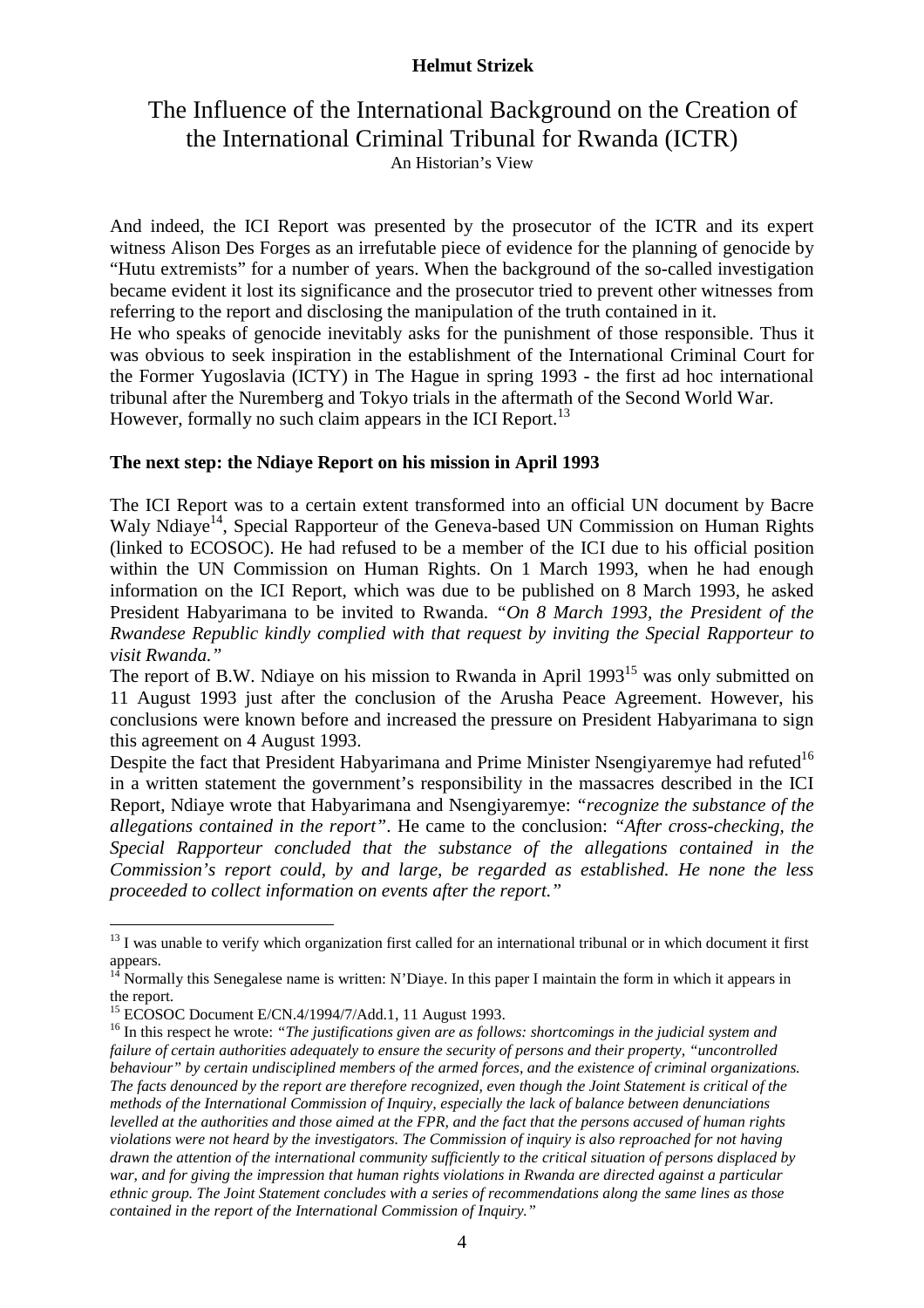## The Influence of the International Background on the Creation of the International Criminal Tribunal for Rwanda (ICTR) An Historian's View

This information, of course, confirmed his preconceived condemnation of the Rwandan Government in the interest of the RPF, although he had to recognize: *"because of the shortage of time and of material and human resources available to the Special Rapporteur (he stayed only about 10 days, from 8 to 17 April 1993), there was no question of undertaking an in-depth fact-finding or verification mission, which would have entailed, inter alia, substantial logistic and scientific resources; for example, experts in forensic medicine would have been needed to verify the existence of mass graves."* 

The very beginning of this report makes clear that the pro-RPF part of the international human rights movement had already won the affection of the majority of ECOSOC's Commission on Human Rights: *"1. In recent years, Rwanda has attracted the attention of the human rights protection mechanisms established by the Commission on Human Rights. Reference was thus made to the human rights situation in that country in several reports submitted to the Commission at its forty-ninth session; of particular relevance is the information contained in the report of the Special Rapporteur on the question of torture (E/CN.4/1993/26, paras. 386 to 390), and in that Working Group on Enforced or Involuntary Disappearances. (E/CN.4/1993/25, paras. 441 to 446). 2. Mr. Wako, the previous Special Rapporteur, included allegations of violations of the right to life in Rwanda in his report to the commission at its forty-eighth session (E/CN.4/1992/30, paras. 461 to 467). During 1992, the current Special Rapporteur received reports and allegations relating to extrajudicial, summary or arbitrary executions of unarmed civilians by the Rwandese security forces in connection with the armed conflict between government security forces and the Rwandese Patriotic Front (FPR) since October 1990."* 

Instead of accusing the invaders of having unilaterally broken the ceasefire agreements on 8 February 1993 he justifies - as a consequence of alleged Hutu provocations - the attack, which caused the killings of thousands of Hutu and led to one million internally displaced Hutu peasants. He looked only in the direction of the Rwandan Government: *"On 15 February 1993, an urgent appeal was sent to the Rwandese Government following reports of a resumption of the killings and of reprisals and acts of intimidation against persons who had collaborated with or testified before the ICI".* The RPF bias could not be more outspoken.

Ndiaye continues: *"Since 8 February 1993, the date on which the RPF violated the ceasefire agreement concluded at Arusha, at least 300 Tutsi and political opponents are said to have been killed, mainly in the prefectures of Gisenyi, Ruhengeri, Kibuye and Byumba."*

With regard to the murders committed by the RPF during the February 1993 attack, Ndiaye provides a very one-sided picture, seen from the knowledge available today: *"A number of alleged violations of the right to life attributable to forces of the Rwandese Patriotic Front have been brought to the attention of the Special Rapporteur. Although several accusations of massacres of civilian populations levelled against the FPR are lacking in credibility, the fact remains that reliable sources have revealed that the FPR has in fact perpetrated executions in the areas under its control.* (…) *It is accordingly important that a more extensive investigation should be held, covering not only the areas under FPR control, but also certain border regions situated in Ugandan territory. Such an investigation could be carried out by an international team of experts providing every guarantee of independence and impartiality, such as the team which visited Rwanda in January 1993. The contacts which the Special Rapporteur had in Rwanda with the FPR indicate that the latter would be willing to receive a fact-finding mission of this kind."*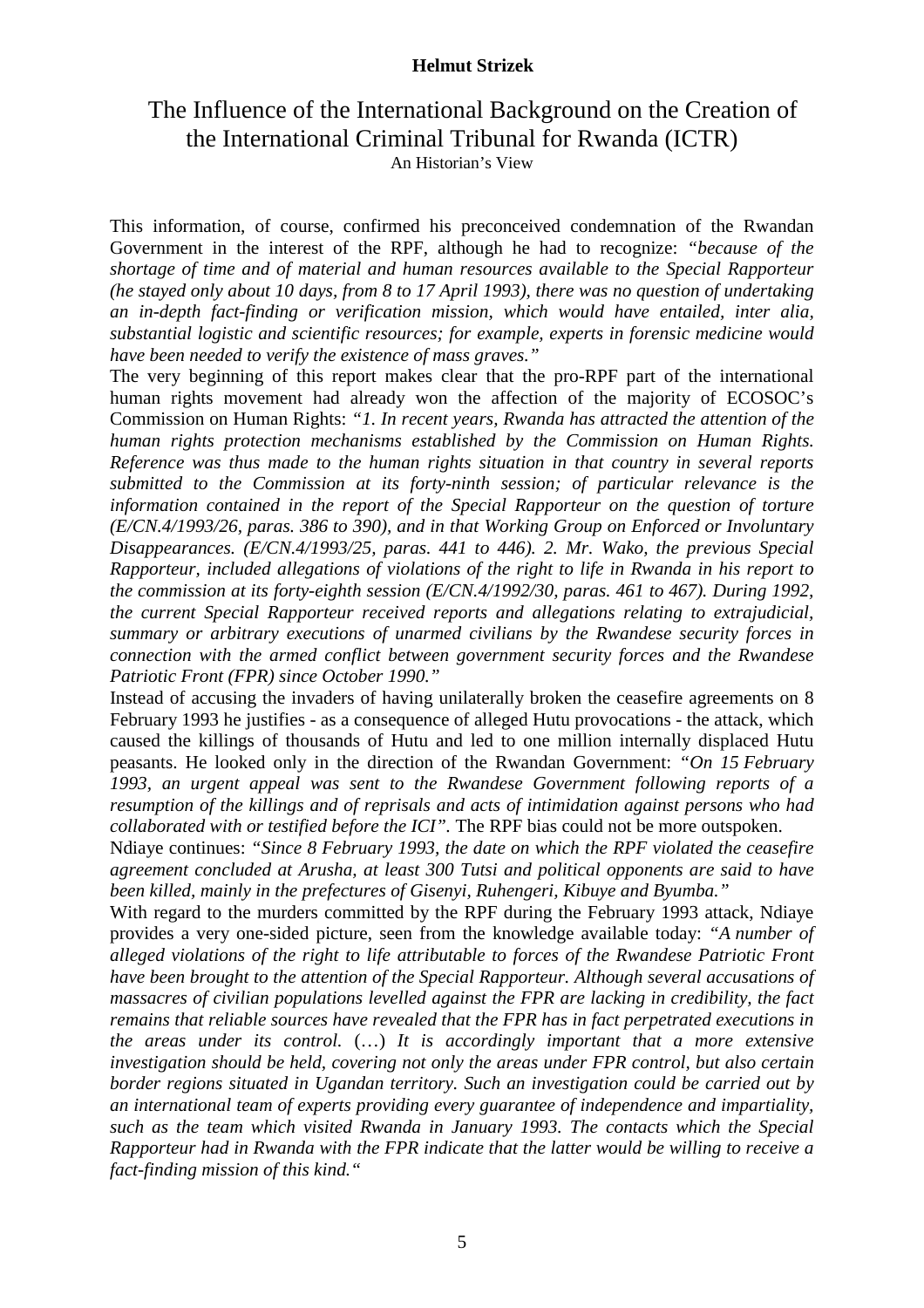## The Influence of the International Background on the Creation of the International Criminal Tribunal for Rwanda (ICTR) An Historian's View

In the light of RPF's behaviour in refusing all investigations on what happened in 1994 and up to now, the last part of this quotation makes it clear that Ndiaye affirms a readiness of the RPF to accept investigations that never existed.

The accusation that the 2nd Rwandan Republic used racist arguments against the Tutsi invaders of October 1990 and in so doing prepared for the global anti-Tutsi genocide contained in the ICI Report is fully maintained.

Thus the Ndiaye Report is the first official document<sup>17</sup> to more or less openly accuse the Rwandan Government of preparing for genocide. In the "Conclusions" chapter, Art. 11 is titled "The Genocide Question" Para. 78 starts with the following formulation: *"The question whether the massacres described above may be termed genocide has often been raised. It is not for the Special Rapporteur to pass judgement at this stage, but an initial reply may be put forward."* Para. 79 of the Ndiaye Report reads as follows and gives an affirmative answer to the raised question: *"The cases of intercommunal violence brought to the Special Rapporteur's attention indicate very clearly that the victims of the attacks, Tutsis in the overwhelming majority of cases, have been targeted solely because of their membership of a certain ethnic group, and for no other objective reason. Article II, paragraphs (a) and (b),*[of the Genocide Convention of 1948] *might therefore be considered to apply to these cases."*

Even if the question of an International Tribunal against the Habyarimana regime was not mentioned in the Ndiaye Report the de facto accusation that the Rwandan President was preparing for genocide called for juridical prosecution.

The evolution of the political situation

In the climate prepared by the ICI and B.W. Ndiaye the international condemnation of the Habyarimana regime increased despite the conclusion of the Arusha Accords. Habyarimana was accused of not implementing the agreements.

The decision to bring the RPF to power in Kigali with a military takeover was taken in Washington D.C. after the Mogadishu disaster on 3 October 1993. Two days later the American Government refused to honour its commitment to participate in the peacekeeping force foreseen in the Arusha Peace Agreement. The assassination of the newly-elected Burundian President Melchior Ndadaye on 21 October 1993 marks the beginning of the planning for the military takeover in Rwanda. The implementation of this planning starts with the assassination of President Habyarimana and President Cyprien Ntaryamira, the successor of Melchior Ndadaye on 6 April 1994. This attack also served to decapitate the military command of the Rwandan Armed Forces.

The Degni-Ségui Reports in 1994

 $\overline{a}$ 

The RPF did not lose its sympathy within the Geneva Commission on Human Rights as B.W. Ndiaye was succeeded by René Degni-Ségui a law professor from the Ivory Coast, who had been a member of the ICI! This fact was very important when the war was again resumed by the RPF rebels on 6 April 1994.

<sup>17</sup> Thus Linda Melvern was wrong when she wrote in *The Independent* on 16 December 1997*: "There was no doubt in Dusaidi's mind that this was genocide and he was the first person to use the word in relation to Rwanda in an official document, in an RPF press release on 12 April 1994."*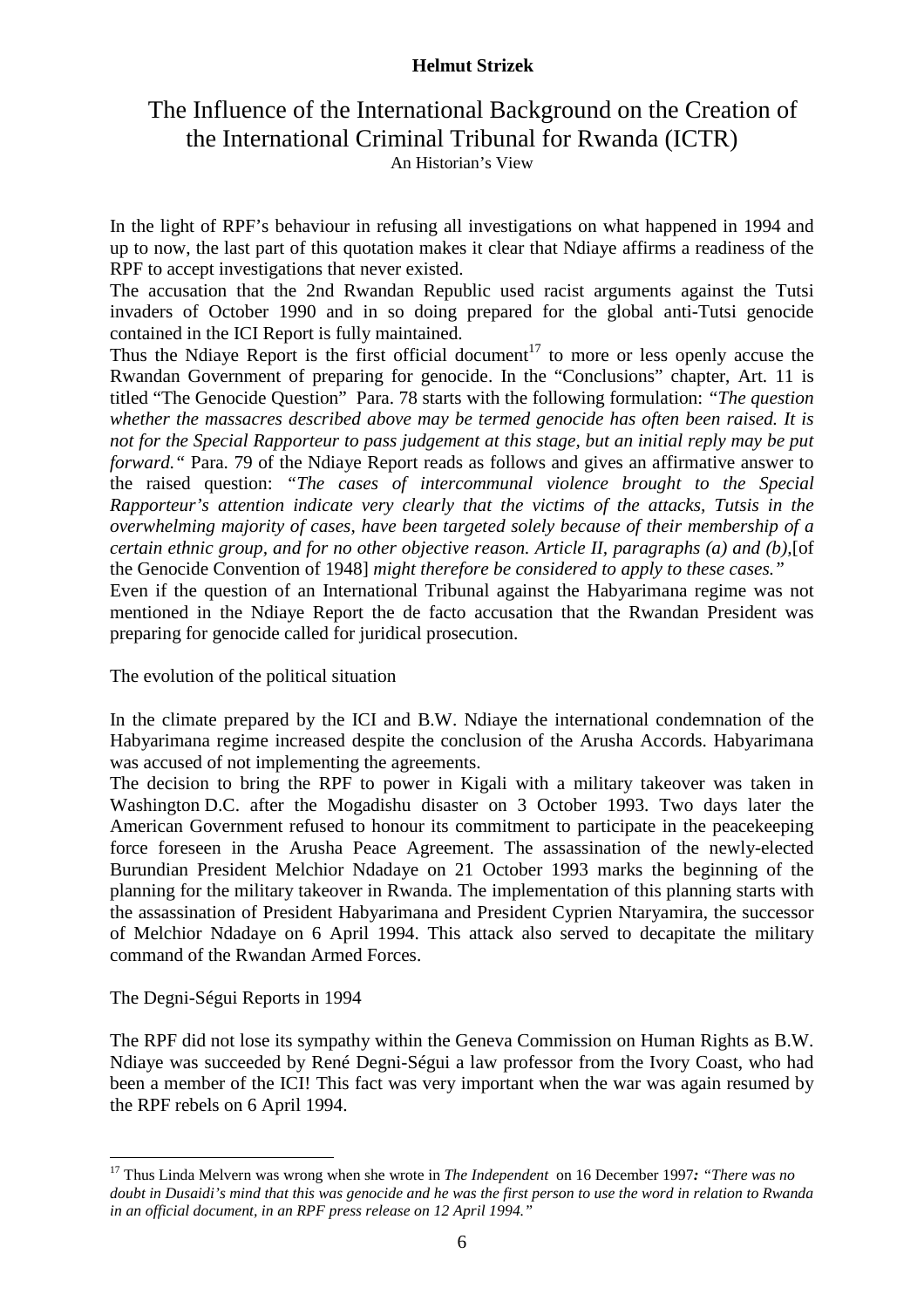## The Influence of the International Background on the Creation of the International Criminal Tribunal for Rwanda (ICTR) An Historian's View

On 25 May 1994, when the massacres – that the US Government refused to call genocide – were in full swing Degni-Ségui was mandated by the Commission on Human Rights to report on the situation prevailing in Rwanda. He delivered three reports in 1994, finally convincing the Security Council to establish the ICTR.

His first report was presented on 29 June 1994. When he arrived in Rwanda on 9 June 1994, accompanied by his predecessor B.W. Ndiaye, the RPF had already called for the establishment of an international tribunal to prosecute the genocide that, according to the RPF, had been planned long ago by the Habyarimana regime.<sup>18</sup> This had been done in a letter addressed to the Security Council and written by the RPF Representative in New York, Claude Dusaidi, on 13 April 1994 – four days after the formation of the interim government. The date indicates that the RPF took up the accusations already contained in the ICI Report over a year earlier. Only six days after the resumption of war by the RPF and affirming the responsibility of Hutu extremists for the downing of the Rwandan presidential aircraft, the RPF started to implement the strategy laid down in the ICI Report with the support of the Clinton administration.

The Degni-Ségui Report of June 1994 is often quoted because he points out, that the attack of the presidential airplane on 6 April 1994 is *"the immediate cause of the grievous and tragic events which Rwanda is currently undergoing. (…) The death of President Juvénal Habyarimana was the spark to the powder keg which set off the massacre of civilians."*  However, this neutral diagnosis is followed by clearly pro-RPF biased messages. He states that in the territory under the influence of the interim government *"most of the massacres are carried out by the militias… Interahamwe and … Impuzamugabi. (…) In the area controlled by the FPR, the cases of massacres reported are rather rare, indeed virtually non-existent perhaps because little is known of them."* (paras. 21 and 22)

In June 1994, when Degni-Ségui and Ndiaye were in Rwanda, the Security Council had – under the pressure of Paul Kagame and Bill Clinton – already sealed the fate of the Tutsi with its decision on 21 April 1994, which essentially rendered the UNAMIR, the only force capable of providing shelter to the Tutsi, powerless. However, the envoys of the Commission on Human Rights failed to even criticize the United Nations for what was probably the most horrible decision the Security Council had ever made.

Without the possibility of investigation, Degni-Ségui and Ndiaye estimated the figures of Tutsi victims at 500,000 and held "Hutu extremists" accountable. However, *"Some observers think that the figure is close to a million.*" Although there is no serious evidence to back up this figure, the RPF continues to use the figure until today.

The report reads as a repetition of the ICI Report of March 1993. It already designs the complete strategy that the ICTR prosecutors will use later.

The report of 29 June 1994 confirms that the use of the term genocide *"is appropriate"*. The justification of the ICTR is established and consequently para. 75 concludes: *"Pending the establishment of a permanent international criminal court, the UN should establish an ad hoc international tribunal to hear the evidence and judge the guilty parties, or, alternatively* 

<sup>18</sup> Excerpt from the Carlsson Report of 1994: *"The RPF Representative to the United Nations, Mr Claude Dusaidi, in his letter to the President of the Security Council, [13 April 1994], said that "a crime of genocide" had been committed against the Rwandan people in the presence of a United Nations international force. He requested the Council to immediately set up a United Nations war crimes tribunal and apprehend those responsible for the massacres."*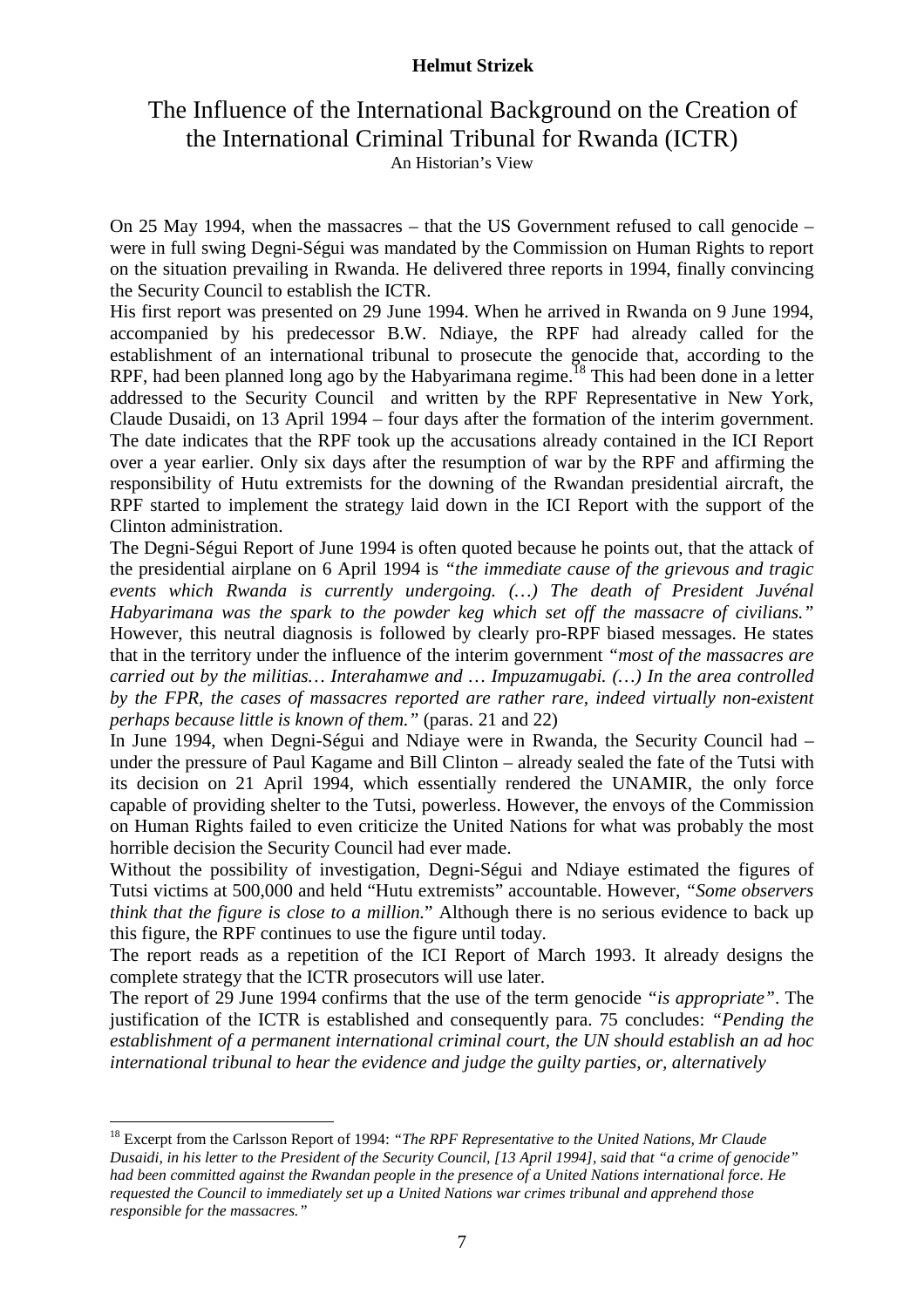## The Influence of the International Background on the Creation of the International Criminal Tribunal for Rwanda (ICTR) An Historian's View

*should extend the jurisdiction of the international tribunal on war crimes in the former Yugoslavia."*

This recommendation was submitted to the UN Plenary Session on 16 October 1994. The Security Council subsequently adopted Resolution 955 on 8 November 1994, establishing the ICTR against the vote of the new Rwandan Government.

Kagame probably saw that there was a danger that the tribunal would not only deal with the genocide against the Tutsi population, but also with war crimes perpetrated by the RPF. He would also have preferred the ICTR to be located in Kigali.

Whereas his wish to have the ICTR under his control in Rwanda could not be satisfied, his allies in Washington, London and elsewhere have to this day been able to protect him against any investigation concerning the crimes perpetrated by the RPF.

Neither various letters from Kenneth Roth (HRW) nor a request from a group of scholars on 1 June 2009 to ensure "ICTR Prosecutions for RPF War Crimes" are likely to induce a change of mind in Washington. And Degni-Ségui is not likely to be any more successful in this respect despite stressing that the ICTR would prevent reconciliation in Rwanda if it remained a victor's tribunal $19$ .

## **Conclusion**

 $\overline{a}$ 

The ICTR, as the political brainchild of the RPF and its supporters – who were first united in the International Commission of Investigation of January 1993 – was conceived with the intent to justify the military regime that would follow the military victory of the RPF in the guerrilla war it waged called the "national liberation war". The initiators of the ICTR took advantage of the fact that the ICTY had been established in The Hague in May 1993 – although with other objectives.

However, they were not truly satisfied with the child that was finally born in November 1994. The initial objective that the ICTR should only bring crimes perpetrated against the Tutsi population to justice and be placed under the supervision of the victors was not fully realized. UN Secretary General Boutros-Ghali hindered the implementation of these intentions to a certain extent. War crimes and crimes against humanity were finally included in the catalogue of crimes to be pursued by the tribunal. Despite the Prosecutors Office being in Kigali, the location of the tribunal in Arusha prevented Kagame from gaining full control of the ICTR. Thus two major contradictions accompanied the tribunal throughout its lifetime, decisively influencing it:

a) The political aim was set before the occurrence of the events that would serve as the pretext for its establishment and, in reality, the events did not fit the preconceived pattern properly. b) The victor's lack of control over the tribunal resulting in it issuing judgements that did not fit in scheme.

<sup>&</sup>lt;sup>19</sup> At an ICTR Colloquium in Geneva from 9 to 11 July 2009. Le MONDE wrote on 5 August 2009: "Ancien rapporteur spécial des Nations Unies sur le Rwanda, le professeur René Degni-Ségui se demande, dès lors, *"si la réconciliation peut-être possible si on y voit une justice de vainqueurs (...), j'ai bien peur qu'on ne puisse y voir la réconciliation, si on ne poursuit pas également l'autre partie, sans pour autant jouer les équilibristes"*. Il pointe encore l'opacité des procès tenus par le TPIR, dont les jugements ne sont pas traduits en kinyarwanda. *"Si la population n'a pas accès aux jugements, est-ce que vraiment cela aura une portée pour la réconciliation nationale ?"*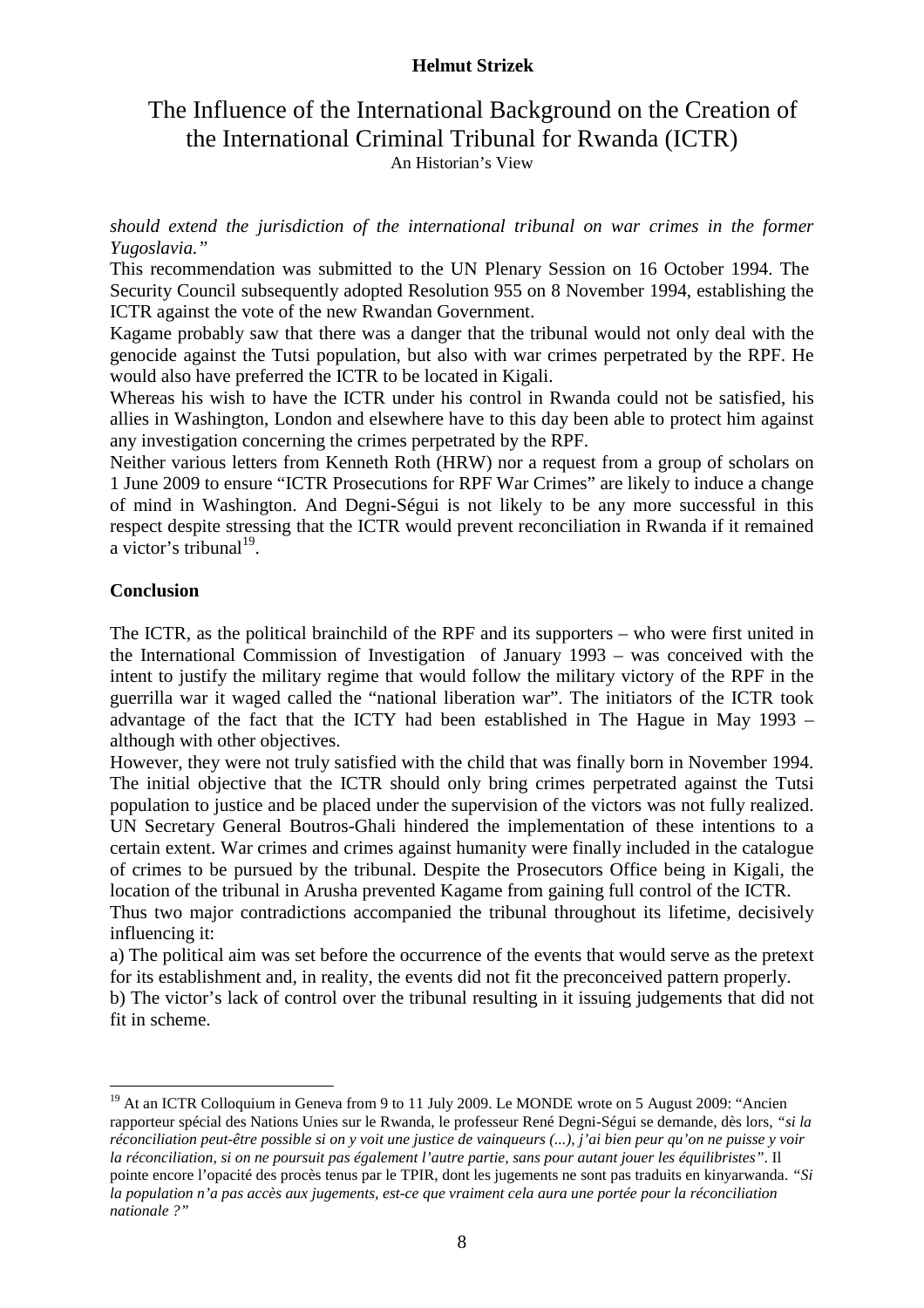## The Influence of the International Background on the Creation of the International Criminal Tribunal for Rwanda (ICTR) An Historian's View

## **Contradiction a)**

The creators did not abandon their objective to use the ICTR as a political instrument to whitewash the "most notorious war criminal in office" (Reyntiens)<sup>20</sup> and to prevent the judges from fulfilling their duty to prosecute all mass crimes perpetrated in Rwanda in 1994. In fact, the initiators of the ICTR actively attempted to suppress the search for what really had happened.

Madeleine Albright succeeded in removing Boutros-Ghali and replaced him with the more "appreciative" Kofi Annan. Things went better for the creators of the tribunal under his influence. Kofi Annan was able to suppress the investigation into the downing of the presidential aircraft on 6 April 1994 and later helped to oust Carla Del Ponte, who had really been trying to investigate the war crimes committed by the RPF. Her successor Hassan Bubacar Jallow was more "reasonable" and made sure that the RPF was not molested any further. Bill Clinton for his part recently provided evidence of his perseverance in protecting Kagame at all costs when his Foundation affirmed that *"President Kagame has forged a strong, unified and growing nation with the potential to become a model for the rest of Africa and the world."*

Under these circumstances, the costly efforts of the international community were unfortunately unable to promote the application and further development of international  $\int$ law.<sup>21</sup>

The fact that it was possible to prevent the prosecutors from investigating the war crimes committed by the RPF means that the ICTR remains a victor's tribunal to this day. It was unable to contribute to the establishment of legal peace and reconciliation. It did not even really contribute to depicting the entire picture of the crimes perpetrated against the Tutsi population. Judge Møse summarized this fact in the Bagosora Judgement of 18 December 2008: *"The process of a criminal trial cannot depict the entire picture of what happened in Rwanda, even in a case of this magnitude."*

The creators of the tribunal, as well as both the Clinton and Bush Jr. administrations, were not interested in having the entire picture depicted.<sup>22</sup> As long as this fact prevails historians have no chance to put forward the whole truth and paint the entire picture.

#### **Contradiction b)**

 $\overline{a}$ 

The Kagame regime's lack of complete control brought about the stratagem of history – the idea evoked by the German philosopher Hegel that history often results in the opposite of what some politicians intended – with the ICTR still rendering some beneficial knowledge on what had happened in Rwanda after 1 October 1990. The main reason was the long life of this

 $20$  In an interview with LE SOIR on 13 January 2005 Reyntjens characterized Kagame as "le plus grand criminel de guerre en fonction".

<sup>21</sup> My preliminary appreciation of the ICTR is laid down in a recent publication: Strizek, Helmut, *Das Arusha-Gericht. Die schwierige juristische Aufarbeitung einer Katastrophe. Eine vorläufige Zwischenbilanz.* In: Entwicklung als Beruf. Festschrift für Peter Molt, Baden-Baden, Nomos-Verlag, 2009, pp. 202-218. (ISBN: 978- 3-8329-4967-9).

 $22$  This was recently confirmed by Christian Davenport and Allan C. Stam in a Miller-McCune Research Essay titled "What really happened in Rwanda?" published in Miller-McCune Online Magazine on 10 October 2009. See: http://www.miller-mccune.com/culture\_society/what-really-happened-in-rwanda-1504